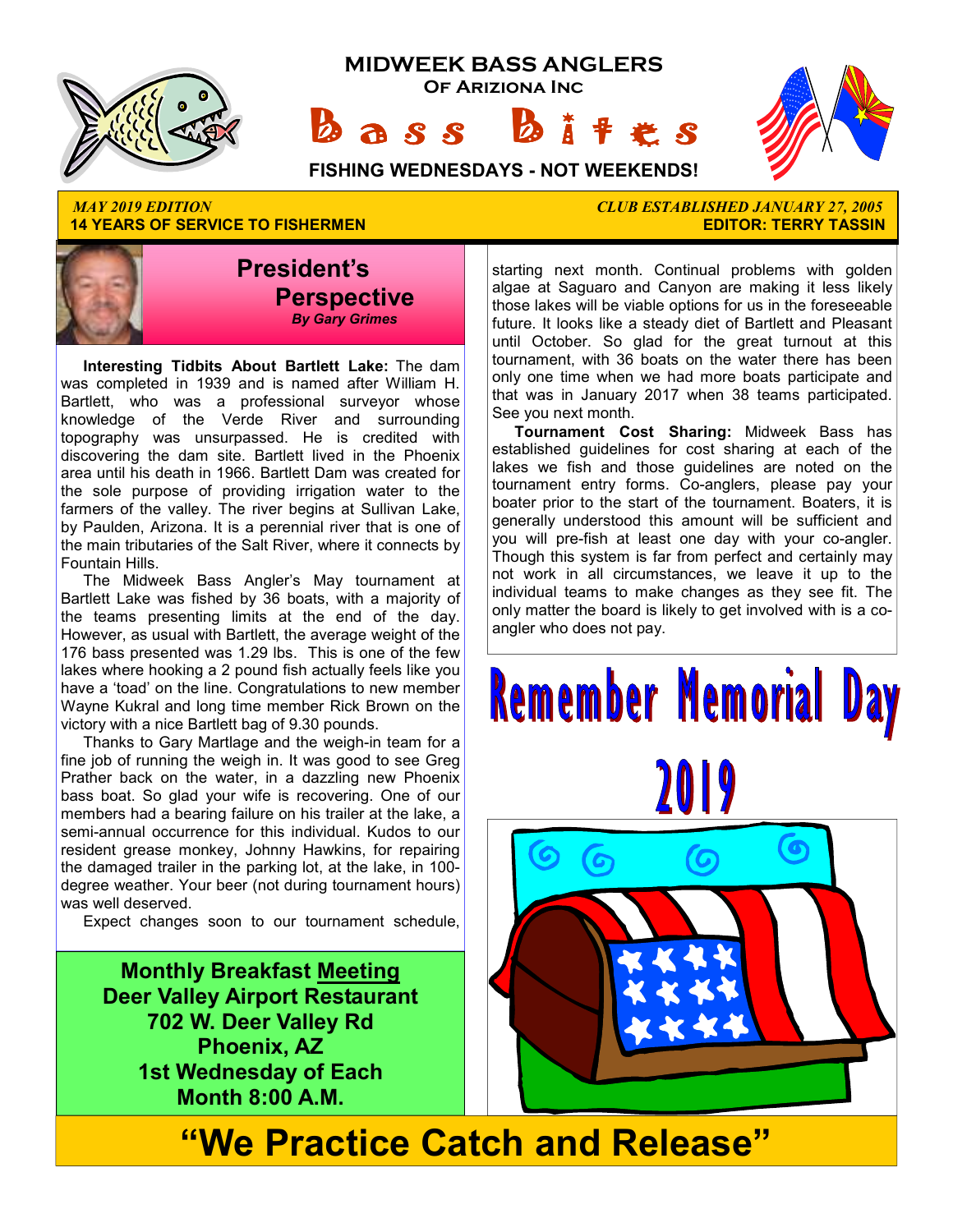

#### **Tournament Report Lake Bartlett May 15, 2019**

#### **Team Wayne Kukral & Rick Brown Good As Gold For 1st Place**

Taking home **1st Place,** Team **Wayne Kukral & Rick Brown** brought to the scales the winning creel of five bass weighing 9.30 lbs.

*Wayne Kukral: Guess what day it was? It was hump* day and my first tournament fishing Midweek Bass. Some of the guys I know in Midweek were once in the Phoenix Bass Masters. I heard a lot of good things about Midweek from some of my friends that fish it regularly. They have been trying to get me to join for awhile now and I finally got a chance to fish this past Wednesday. I was paired up with Rick Brown, someone I had never met. Friends were telling me he's one of the best of the group and that I was lucky to be fishing with him. I never got a first place at Bartlett before so I was excited to have a good stick as a co-angler and hoped we might make the top 10.

 It started a bit slow on the main lake; we started with several reaction baits and I got the first fish on a swim bait - a small 1 pounder. Rick threw a buzz bait all day long with only a few small ones missing it.

I decided to try my drop shot because I caught a small



*1st Place Wayne Kukral & Rick Brown* 

#### **Next Meeting Next Tournament**

 Our next club meeting for 2019 is scheduled for **Wednesday, 5 June** starting at 8:00 AM, at **Deer Valley Airport Restaurant** (just one mile north of I-101 at the intersection of 7th Ave & Deer Valley Road). We hope you will come early and have breakfast together.

 The next club points tournament is scheduled for **Bartlett Lake** on **19 June 2019.** Club headquarters and weigh-in location will be announced. Tournament hours are **Safe Light to 11 AM.** 

limit on the drop shot on Saturday while pre-fishing. They did not want it at all. So, we moved up river past Ship Rock where Rick had some luck last time he was there. Not a bite.

 We then went to the Yellow Cliffs where we found one hot spot and I caught 4 more to get us our limit - several one pounders and one 2 pounder. I started to wonder whether they were kidding me about Rick being a good stick. Rick seemed to know what he was doing, so I knew he would soon start to help put some fish in the boat. He missed a bite at the cliffs but he never gave up.

 We then moved to the main lake where there were some large boulders. Finally, Rick started to throw a Carolina rig and started to catch some good fish. We steadily caught fish the rest of the day and slowly culled our smaller fish to weigh in 9.30 lbs. for First Place. It was a surprise to me and I thought we might make the top 10. I had a great time and look forward to our next tournament.

 *Rick Brown:* I had the pleasure of fishing with Wayne Kukral this tournament. This was Wayne's first tournament with the club, and he got to start out with a win. Our tournament day started pretty slow, with only a single 1 pound fish caught after our first couple of areas. After a couple of hours we moved to the Yellow Cliff area where we put together a limit, that included a nice 2 lber caught by Wayne. The "we" part of that equation was Rick netting and Wayne catching. The excuse I gave Wayne was I like to make a strong finish. Thankfully, as the day moved on I was able to make good on that. In the last 2 hours of the tournament we were able to upgrade several times including a couple of 2 pounders. Wayne did his damage on a Texas Rigged Craw and for me a Carolina Rigged Craw (big surprise, huh). Welcome to the club Wayne, hope we get to do it again soon. Big thanks to the weigh-in crew for a perfect job as usual.

#### **Ned Rig Propels Jeff Mabry & Hal Hensey To 2nd Place Overall Finish**

In **2nd Place** Team **Jeff Mabry & Hal Hensey** weighed five bass for a total weight of 8.40 lbs. Jeff's 3.06 lb bass took **1st Place Big Bass** honors and the team's 1.19 lb Catfish won the **Goon Fish** prize.



*2nd Place Jeff Mabry & Hal Hensey*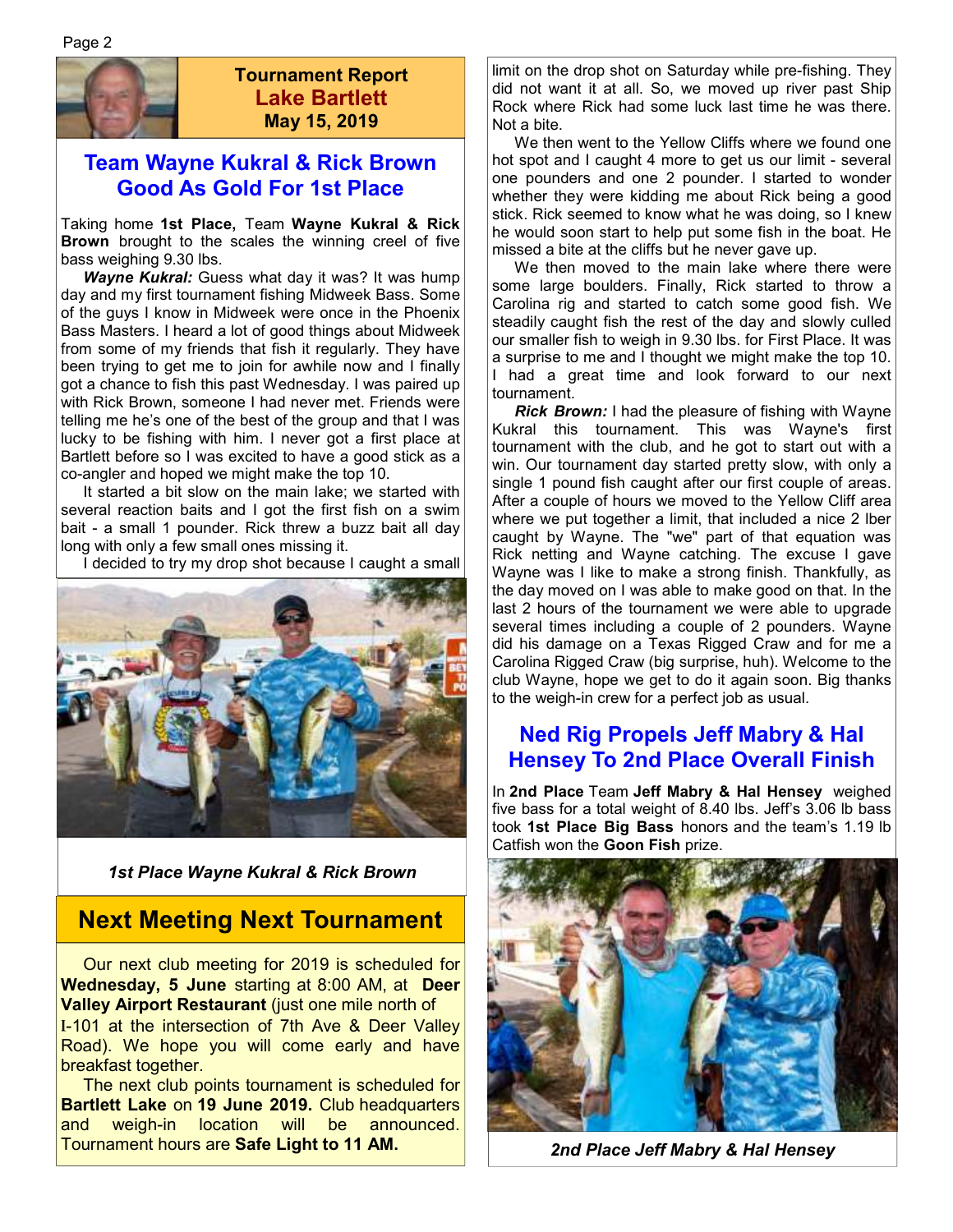Jeff Mabry: Congrats to Wayne and Rick. Looking forward to hearing what they did to get the winning bites from 10:30 until 2 am. We had most of our bag by 8 am and fishing slowed way down after that. I started the day throwing a crank bait that I had some success on prefishing days, but after 30-45 minutes and no fish I went to the bottom of the lake. I had never thrown a Ned rig until the prior weekend, but noticed quickly that it was a fish catching machine. I caught the 3 pounder on my third or fourth cast with the Ned rig. Between the Ned rig and the couple of bass Hal caught on dropshot we were culling before 7 am.

 We ran all over the lake looking to improve our bag, but only caught a few fish here and there that didn't help. At the end of the day we went back to where we started and put in two more small upgrades one by Hal on the dropshot and I got one on a crank. It wasn't a very exciting day, but I get to write about what I did to get 8 pounds. Enjoyed meeting and fishing with Hal and the tournament team did a great job for a fast and efficient weigh in.

 *Hal Hensey:* I drew Jeff Mabry who is an excellent fisherman with knowledge of Lake Bartlett. Jeff had a plan for us that produced fish from the start. I'm known for drop shot mainly which fit in well for our locations. Points and bays and humps with plenty of rocks starting across from the launch site felt good and kept my weight bouncing with an active motion. As soon as I felt the rocks the bass would bite. They were small fish, but very fat. Jeff gave me guidance as to where to cast because of the drop offs and pockets which made my fishing more effective. I learned a lot watching Jeff fish which I will remember for future tournaments. Looking forward to fishing with Jeff again, and thanks to Jeff for putting us in the money. Thanks to everyone involved for a well run tournament.

#### **Jeff Mabry & Hal Hensey Net Goon Fish Prize**

No report on how the 'massive' Goon Fish shown here was caught by Team Mabry & Hensey, but our fearless club president wasn't afraid to hold the catfish for a photo, all 1.19 pounds of fish.



#### **Team Lester Rapp & Tom Alauria Fish Secondary Points To Finish In 3rd Place**

Team **Lester Rapp & Tom Alauria** weighed five bass for 7.42 pounds and took home **Third Place** honors.

 *Tom Alauria:* Congratulations Wayne and Ricky - you both did well.

 I originally planned to go as a boater for this tournament but I broke my shift cable and didn't know if I could fix it in time. I was lucky enough to draw Lester Rapp as my boater. We had a great time and we worked well together. He told me that this was only his second time on Bartlett so he allowed me to run his boat and I showed him what I knew about the lake. We fished Tuesday and found fish on secondary points near the islands near the Yellow Cliffs. We went there on Wednesday and Lester caught our first fish on a drop shot. I couldn't get bit on a drop shot so I went to a Flick Shake. I stayed with it the rest of the day and we ended the day with three good fish and two rats, good enough for 3rd place. It was a good day.

**Lester Rapp:** I caught my first fish on a drop shot rig using a Robo Worm. Tom Alauria and I pretty much caught all the fish on drop-shot wacky rigs; it was hard to catch them and I hope we have better luck next time.

#### **Carolina Rig Key For Team Steve Grier & Warren Brackey For 4th Place**

Taking home **4th Place,** Team **Steve Grier & Warren Brackey** weighed five fish for a total weight of 7.36 pounds. Clinton's 4.92 lb bass took 1st Place Big Bass honors.

 *Warren Brackey:* It was another warm day on the water and another great MBA event. Major-league kudos to our club staff, the weigh-in team, and the volunteers that helped get the fish back to the lake to fight another day.

 Congratulations to Wayne Kukral and Rick Brown for their well deserved first place finish. Also, congrats to all



*4th Place Warren Brackey & Steve Grier*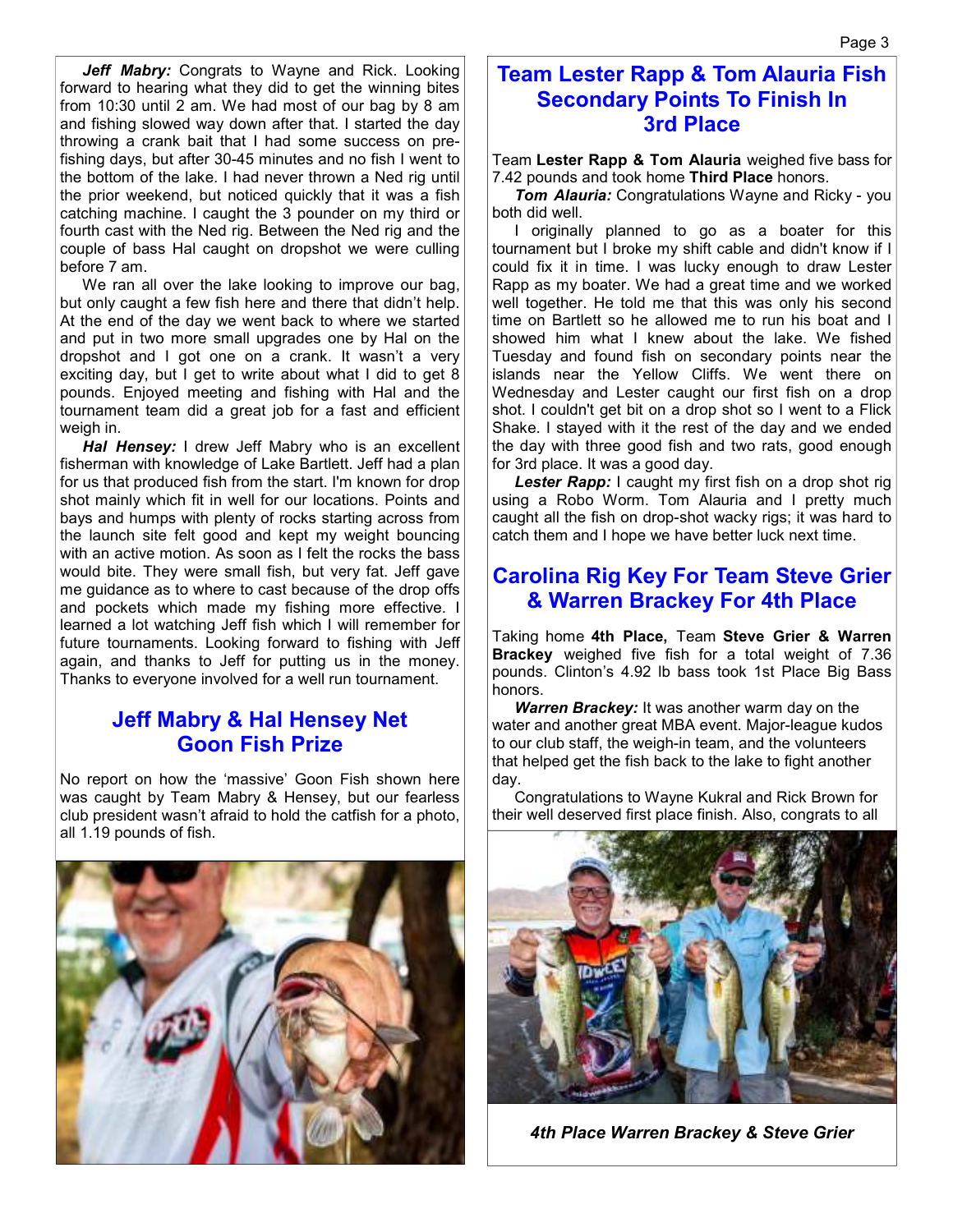those who placed or caught big fish in this event; Lord knows the bigger ones were few and far between.

 I had the good fortune to be paired with Steve Grier. Steve joined the club in January this year following his retirement from the work world, but he has fished competitively here in AZ for many years. For those of you who are lucky enough to get drawn with Steve you are in for a great time out there. Steve is a very personable guy, a very skilled angler and it was a pleasure getting to know him and to watch an expert fish a Carolina rig.

 Steve and I were able to pre-fish the lake the day before the tournament focusing on the far side of the main lake. The fish seemed to be all over the lake, where ever there was structure on main lake and secondary points, reefs, around the islands, and they were even up on some flats in 5 to 20 feet of water. We threw reaction baits with some success but the fish were taking plastics – jigs, Senkos and the clear favorite - Steve's Carolina rig. I knew then I'd better rig one up to use on game day.

 On tournament day we focused on throwing a jig and the Carolina rig, with me on the Hula Grub and Steve dragging the brush hog. Steve had a small limit in the boat by half past eight and he culled 3 more fish over the next hour. It was Steve: 9 or 10, Warren: nada. It was time for us to double up on throwing that Zoom brush hog in green pumpkin magic or something close to it. The fish were eating it up, and they seemed to like the tails dipped



*5th Place Sean Ballard & Jerry Askam* 

#### **Tournament Statistics**

Seventy-two men fished 9 hours each, bringing 176 bass to the scales for a total weight of 228.22 pounds with a 3.16 pound average total catch per fisherman. The average weight of each fish was 1.29 lbs. All but eight fish were released back into the lake after weigh-in to fight again another day.

in garlic chartreuse even more.

 We had a lot of fun; we caught a lot of fish, just not enough of the bigger ones. Thank you again Steve for a great time, for a great ride and for the expert Carolina rig lesson. It would be my pleasure to be drawn with you again anytime.

*Steve Grier:* We caught our fish on Carolina-rigged baby brush hogs Watermelon Candy and Green Pumpkin Magic colors. Dipping the tails in chartreuse dye increased the number of bites we got. We caught our fish on main lake points and humps from the dam to Yellow Cliffs area in 5 to 15 feet of water.

#### **Team Jerry Askam & Sean Ballard Earn 5th Place Despite Rod Overboard**

A five fish bag weighing 7.13 lbs was enough to earn Team **Jerry Askam & Sean Ballard** the **5th Place**  money.

 *Jerry Askam:* Our day of fishing was probably like most everyone's. We traveled the lake from the island past the "no wake" buoys in the river to the dam looking for a decent fish and never found it. We caught a lot of fish but they were all about the same size (small). We did a fair amount of culling upgrading an ounce at a time. We tried about everything catching fish on spinnerbaits, crankbaits, Texas rigged speed craws, drop shots, and Neko rigs. No luck on top water, Carolina rig, or jigs.

 Our biggest excitement of the day occurred at our first stop when my partner Sean Ballard was taking off his jacket and his rod went overboard in about 4 or 5 feet of water. We tried running cranks and jigs through the area hoping to snag it but had no luck, so Sean decided to take an early dip in the lake and was able to feel the line with his foot and recover his rod and reel. It looked like a cold experience to me but Sean said it was refreshing.

#### **Team Tony Medina & Jason Stanton Fish Secondary Points To 6th Place**

Team **Tony Medina & Jason Stanton** weighed five bass for 6.92 pounds and took home **6th Place** honors.

 *Jason "Caveman" Stanton:* First off, Bartlett has not been kind to me over the last 2 years; I have only caught a limit twice in the last 12 or so trips there. Secondly, we fished the first three to four hours with a broken outboard, so we stayed around the launch site until almost 9:30. Tony managed 3 small keepers all on a jig. All were caught on secondary points in 10 to 15 feet of water. After we wasted time trying to fix his outboard, much to my chagrin because he was the one catching fish (I couldn't buy a bite), Tony finally let the "Caveman" try to fix his motor, and 60 seconds later we were off to the races. We ran all over and continued throwing jigs on secondary points in the same depths and managed to catch 11 total fish - so easy even a caveman caught 4 of them. We even caught 5 in the last hour wishing we had more time. I fish with many different circuits and groups and this is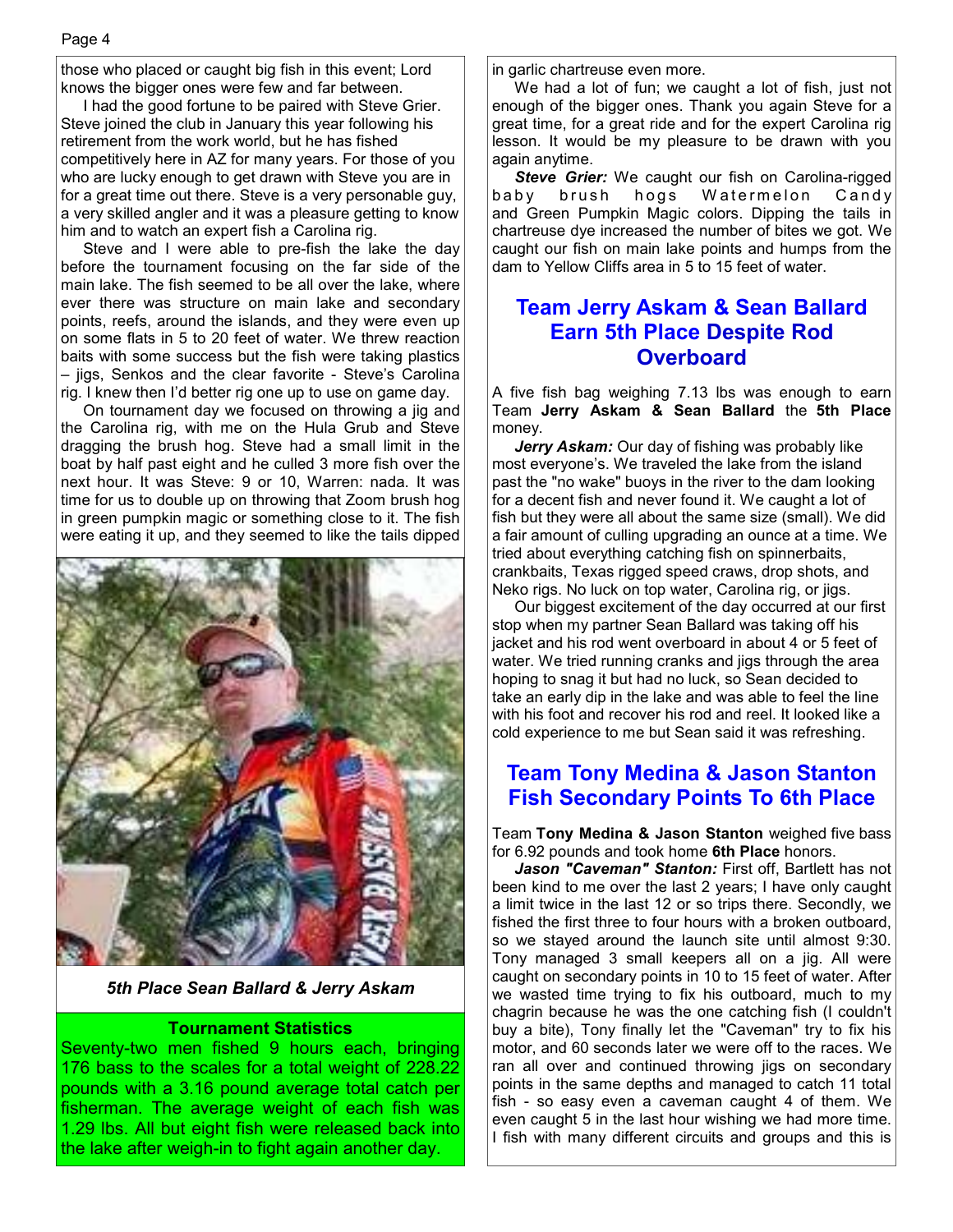

#### *6th Place Tony Medina & Jason Stanton*

truly my favorite. Can't wait for the next tourney!

 I would like to thank the tournament crew for another outstanding event. Great organization and planning make for great events, awesome to actually witness it all. Congratulations to Wayne Kukral and "Big Fish Rick Brown" on the win.

*Tony Medina:* Well, it was a different tournament for me for a couple of reasons. First of all, I got to be the start boat after being in the club for 14 years. Another first was my boat didn't start after I stopped at my first spot. We were without our big motor for three and a half hours. I had to wait until I could get in touch with my mechanic at Performance Marine. He told me to push the center button on the side of the throttle and push it all the way forward, then start it and it finally started after a few try's. Boy the sweet sound of that roar was great; we thought we might have a second chance.

 We started at the Sheriff's Cove and other close spots. We had a five fish limit before the engine over-heated. Once we had the big motor on-line we ran the lake and culled out all our small fish. We threw jigs most of the day.

 Jason Stanton was a great partner. He kept the faith and we were on the comeback trail, but we just ran out of time; but as luck would have it we still got a check!

 Congratulations to all the winners and an ata boy to the weigh-in crew.

#### **Clinton Bell & Pat Johnstonbaugh Tie For 7th Overall Finish**

In a Tie for **7th Place** Team **Clinton Bell & Pat Johnstonbaugh** weighed five bass for a total weight of 6.90 lbs.

Pat Johnstonbaugh: First I'd like to acknowledge how hard the staff and volunteers work to make our tournaments fun, safe, and successful. You guys work hard so that all we have to do is 'show up and fish'. Thank you very much for dedicating your time to make our day complete and full of value.

 Clinton's experience led us to start with the coves near the dam end of the lake. Throughout the entire day we never entered the river and stayed on the main lake. In the first 15 minutes I landed a topwater fish on a Mega Bass walking bait. After using that same bait for another 45 minutes with no luck, I couldn't catch another topwater bass and my partner couldn't catch anything on a buzz bait. We used brush hogs and hula grubs in the morning with the hula grubs prevailing in the beginning. Eventually though, the brush hogs began to take over. We targeted rocky banks and islands and were landing typical Bartlett fish. Clinton relied mainly on Carolina and Texas rigged craw imitations with 5150 dropshot worms also worked in. He was catching fish on everything, all day - I feel he just has a good technique. It felt like we caught 30 or more fish with Clinton catching the majority of them. We dipped all our brush hogs and hula grubs in chartreuse and almost all our baits were similarly colored green pumpkin and watermelon. All the fish came from between 5 and 10 feet and were clones of each other. I tried to 'break the curse' of the 1 pound fish by trying 2 different depth shad crankbaits, ghost paddle tail swim bait, green pumpkin beaver with no luck on anything. After hitting a dry spell for hours, I finally took a clue from the 'Book of Bell' and rigged up a Carolina rig with a baby brush hog similar to Clinton's setup and started catching a couple of fish again.

 I really enjoyed fishing with Clinton. He's interesting to talk to and just a nice guy. However, how did I repay him with a dead truck battery. I parked his truck in the morning and I failed to turn off the lights properly so when I went to retrieve it in the afternoon, it was dead (sorry Clinton). I let John Hawkins know we wouldn't get to weigh in on time and he mentioned there is a lot of help and jumper cables in the parking lot. By the time I walked back to the dead truck, John Hawkins already had his jumper cables in hand and gave me a boost. Thanks John.

 Thanks again Midweek staff for an enjoyable tourney. Congrats to Wayne Kukral and Rick Brown for putting a one pound gap on the field while the rest of us were separated by tenths of a pound.



*7th Place Pat Johnstonbaugh & Clinton Bell*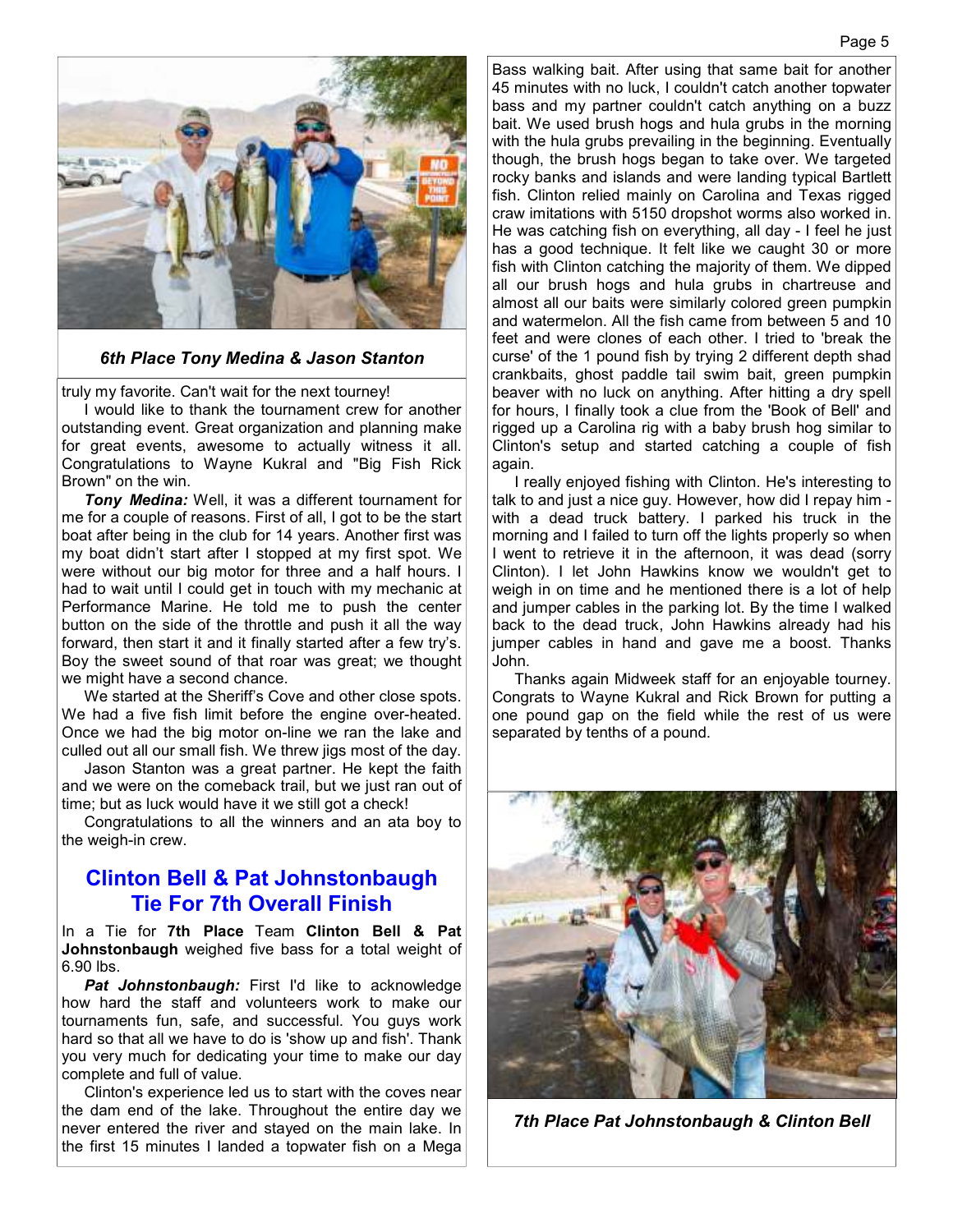#### **Team Greg Prather & Ingo Moura Ride 'Green Hornet' To 7th Place Tie**

Five fish weighing 6.90 lbs was enough to earn Team **Greg Prather & Ingo Moura** a tie for the **7th Place**  money.

*Ingo Moura:* We just slid into the money and tied with good company. Congrats to all the winners and all who won a little cash.

 Today I had the privilege to ride in the 'Green Hornet'; Grey Prather's beautiful new boat. We headed out to the boulders near the dam and started fishing topwater, jigs Senkos and spinnerbaits and we caught a mix of fish. After we got our limit by 10:30 am we were not able to cull any fish after that time. However, this did not stop us from having a good time. Greg has been staying home close to his wife in case she needed help, and he really needed this outing, he seemed to enjoy himself and shared a lot of old fishing memories. I hope to hook up with him again soon and I wish his wife a speedy recovery.



#### **Money Matters**  *By John Reichard*

Greetings from your Treasurer. Congratulations to all the guys who fished Bartlett; it seems you all had fun. Just a reminder the 5 lb Pot rolls over to next month and should be almost \$1100. Don't forget the AZG&F donation option for the Bass Stocking program. Let's try to increase our donations over last year. See you all at our next meeting at Deer Valley Airport Restaurant.



#### **Weighing-In**  *By Gary Martlage*  **Tournament Director**

 Congratulations to the winners at Bartlett, and I hope everyone had a stellar time!

 For the next 4 months, our club will be operating on "modified" tournament hours. You might notice that it might take a little longer to get bags for weighing the fish. We do this to try to help the mortality rates of the fish. We will limit the number of bags, depending on the temperature at weigh-in time. You can help by keeping your aerators running, possibly an ice chunk or two, and leaving your fish in the livewell, until you receive an official bag to transport your fish to the scale. This might seem a bit of a nuisance, but we feel this will be best for the fish. At the scale, we will try to be gentle when handling the fish, and get them back to you as quickly as possible. You can make use of the volunteer shuttles, or carry your bag to the lake for release. When releasing your fish, please make sure they swim off. It is YOUR responsibility to retrieve any "floaters", and we will provide to the members for consumption any fish that will not revive. Just bring them back to the weigh area, and put them in the red and white cooler.

 Let's do our best to take care of our fish - on and off the lake!

## **Bassin' Basics**

 **Second Rod -** Keep a second rod rigged with a Gitzit, plastic worm, or swimbait type lure when fishing a surface plug or buzzbait. If a bass misses the topwater lure, quickly tossing out the fake worm often results in an almost immediate strike.

 **Find the Warmest Water -** Bass are extremely sensitive to water temperature. A one or two-degree difference to a bass feels roughly the same as 10 degrees of air temperature difference to a human. Use a surface temperature gauge to detect pockets of warmer water in early spring; then, you're almost certain to locate concentrations of fish that are more aggressive than those in cooler water.

**Fish Between Fronts -** Cold fronts are the curse of spring fishing because the fronts back bass out of the shallows and force them to become dormant. Watch weather forecasts and schedule fishing trips on the back end of a warming trend between fronts. Bass usually bite best just before a norther blows in. Fishing may be excellent as the wind shifts to the north, particularly if the front is accompanied by heavy cloud cover. Fishing is ordinarily worst during the high, blue skies and high barometer after the front.

**Stay in Creeks -** If you're at a loss as to where to catch bass in the spring, hit the creeks. Submerged creek beds are natural highways for bass, offering deep-water sanctuary into which the fish can retreat. Creeks also are near shallow spawning flats where the fish move during warm trends. Put your boat in the creek channel and cast to the submerged banks. Watch your sonar for indications of fish stacked in deep water under the boat. You can often catch such concentrations by jigging a spoon.

 **Hot Weather Is Prime Time -** Though many bass fishermen believe spring and fall fishing are tops, it's tough to beat summer fishing for bass. Summer represents the longest stretch of static weather in the entire cycle of seasons. Those seemingly endless days with no reprieve from the heat creates very predictable bass fishing. Water temperatures are high, and the fish are active. Feeding binges may occur at any time during the 24-hour period.

**Summer is the best time** to find concentrations of bass on main lake structure. Use plastic worms or crankbaits for best action. Early and late, topwater fishing in the shallows works. In lakes with good shad populations, watch for bass chasing shad. Schooling bass become predictable in late summer and early fall.

#### *FISHERMAN'S HOROSCOPE*

**Gemini (May 22-Jun 21) - The Fishing Pole**  With Gemini ruling your life, you are well aware of the duality of existence. You'd do well to remember that there's a fine line between fishing and just standing on the shore looking like a dope.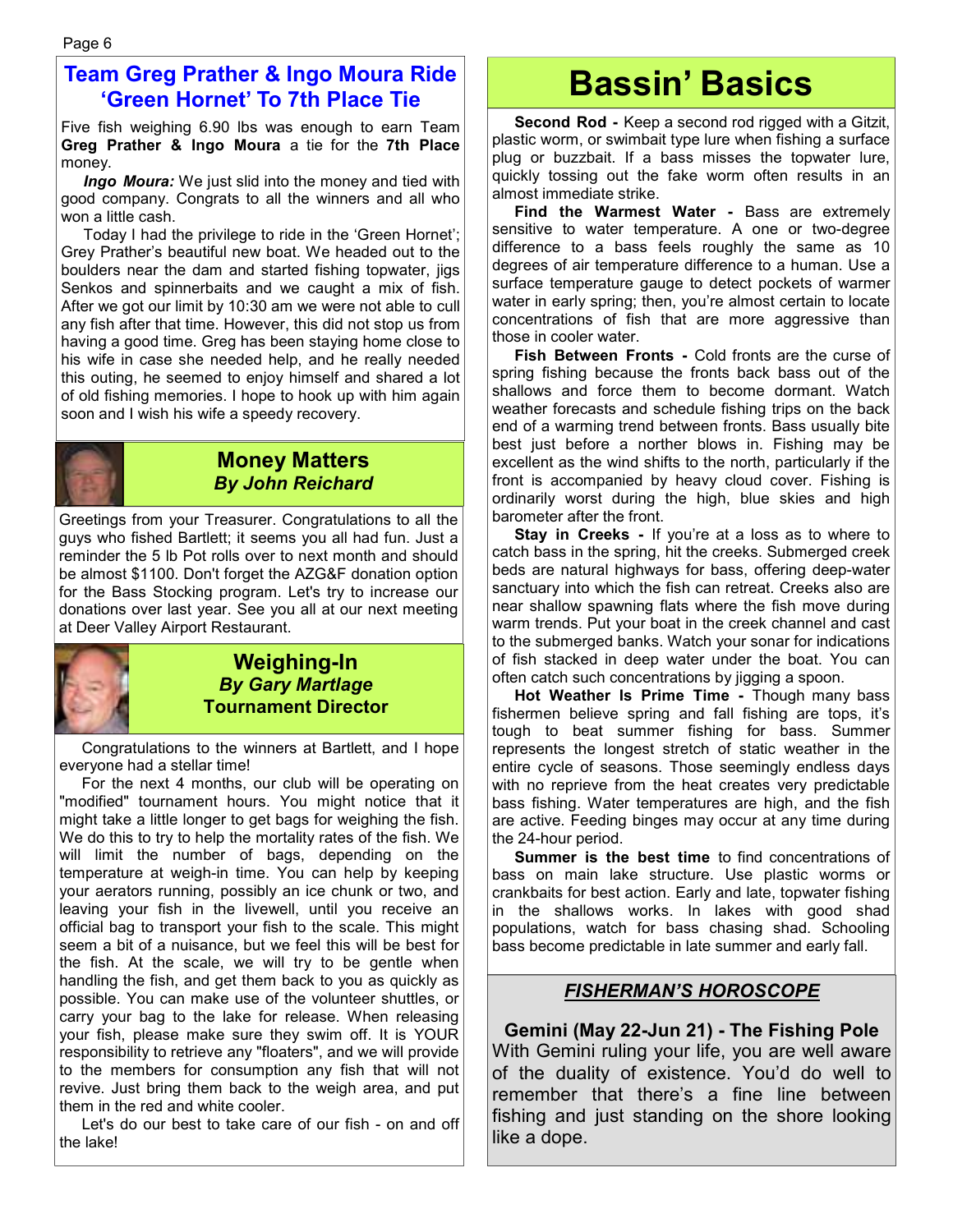# Photo Scrapbook - Lake Bartlett-May 15, 2019  $\overline{\mathbf{u}}$ **MIDWEF** انت **GMM** as